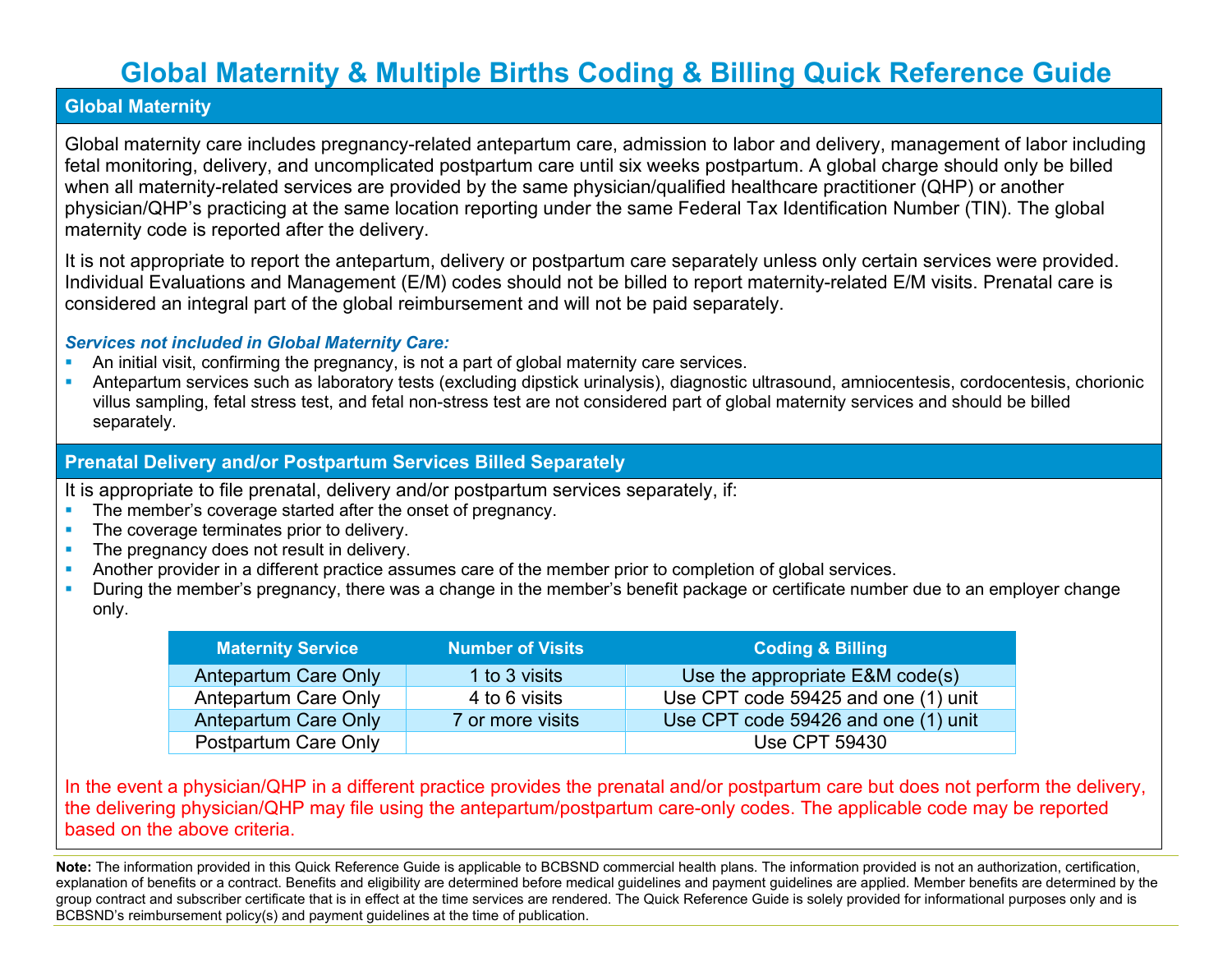| <b>Multiple Birth Guidelines</b>                      |                                                    |                                                                                                                                                                                                                         |                                                                                                                                                                                                                                                                                                                                                                                                              |  |  |
|-------------------------------------------------------|----------------------------------------------------|-------------------------------------------------------------------------------------------------------------------------------------------------------------------------------------------------------------------------|--------------------------------------------------------------------------------------------------------------------------------------------------------------------------------------------------------------------------------------------------------------------------------------------------------------------------------------------------------------------------------------------------------------|--|--|
| Newborn(s)                                            | <b>Procedures Codes</b>                            |                                                                                                                                                                                                                         | <b>Coding &amp; Reimbursement</b>                                                                                                                                                                                                                                                                                                                                                                            |  |  |
|                                                       | <b>Vaginal delivery</b>                            |                                                                                                                                                                                                                         |                                                                                                                                                                                                                                                                                                                                                                                                              |  |  |
| <b>First Newborn</b>                                  | 59400<br>59409<br>59410<br>59610<br>59612<br>59614 | Global vaginal delivery<br>Vaginal delivery only<br>Vaginal delivery only; including postpartum (PP)<br>Global vaginal delivery, after previous cesarean<br>delivery (VBAC)<br>VBAC delivery only<br>VBAC; including PP | Use the appropriate vaginal delivery code for the first newborn<br>×<br>Reimbursed at 100% of the allowable charge<br>×                                                                                                                                                                                                                                                                                      |  |  |
| Subsequent                                            | 59409                                              | Vaginal delivery only                                                                                                                                                                                                   | Use the appropriate vaginal delivery-only code with modifier 59 appended<br>×<br>Reimbursed at 50% of the allowable charge for each newborn                                                                                                                                                                                                                                                                  |  |  |
| Newborn(s)<br>59612                                   |                                                    | VBAC delivery only                                                                                                                                                                                                      | Note: If more than one subsequent baby is delivered, the total number of<br>subsequent newborns should be indicated in the unit's field.                                                                                                                                                                                                                                                                     |  |  |
| <b>Cesarean (C-section)</b>                           |                                                    |                                                                                                                                                                                                                         |                                                                                                                                                                                                                                                                                                                                                                                                              |  |  |
| <b>First Newborn</b>                                  | 59510<br>59514<br>59515<br>59618<br>59620<br>59622 | Global C-section<br>C-section delivery only<br>C-section delivery only; including PP<br>Global C-section after VBAC<br>C-section delivery only after VBAC<br>C-section delivery only after VBAC; including PP           | Use the appropriate Cesarean delivery code for the first newborn<br>Reimbursed at 100% of the allowable charge regardless of the subsequent<br>newborns                                                                                                                                                                                                                                                      |  |  |
| Subsequent                                            | 59514<br>59620                                     | C-section delivery only<br>C-section delivery only after VBAC                                                                                                                                                           | Use the appropriate Cesarean delivery-only code with modifier 59<br>appended                                                                                                                                                                                                                                                                                                                                 |  |  |
| Newborn(s)                                            |                                                    |                                                                                                                                                                                                                         | Note: Report only once regardless of the number of babies delivered.                                                                                                                                                                                                                                                                                                                                         |  |  |
| <b>Vaginal delivery followed by Cesarean delivery</b> |                                                    |                                                                                                                                                                                                                         |                                                                                                                                                                                                                                                                                                                                                                                                              |  |  |
| <b>First Newborn</b><br>(Vaginal)                     | 59409<br>59612                                     | Vaginal delivery only<br>VBAC delivery only                                                                                                                                                                             | Use the appropriate vaginal delivery-only code with modifier 59 appended<br>Reimbursed at 50% of the allowable charge<br>٠                                                                                                                                                                                                                                                                                   |  |  |
| Subsequent<br>Newborn(s)<br>(C-section)               | 59510<br>59514<br>59515<br>59618<br>59620<br>59622 | Global C-section<br>C-section delivery only<br>C-section delivery only; including PP<br>Global C-section after VBAC<br>C-section delivery only after VBAC<br>C-section delivery only after VBAC; including PP           | For the subsequent newborn(s) delivered by Cesarean, use the<br>appropriate C-section delivery code<br>The primary procedure will be reimbursed at 100% of the allowable charge<br>à,<br>and secondary procedure will be reimbursed at 50% of the allowable<br>charge<br>Note: If more than one subsequent baby is delivered via C-section report only<br>once regardless of the number of babies delivered. |  |  |
|                                                       |                                                    |                                                                                                                                                                                                                         |                                                                                                                                                                                                                                                                                                                                                                                                              |  |  |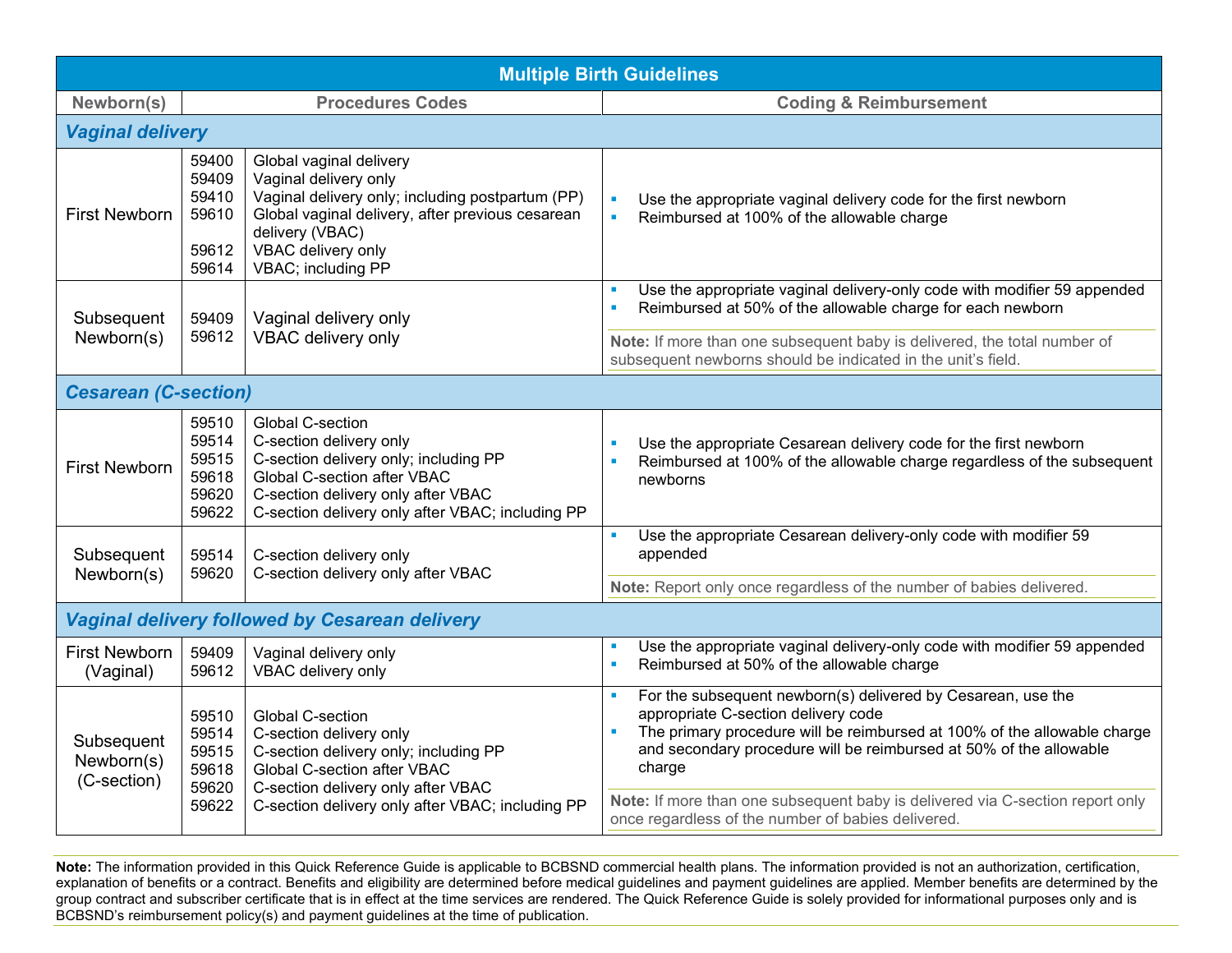## **Quality Reporting - HEDIS**

In support of quality tracking and in accordance with HEDIS guidelines, we encourage that claims be submitted with the following:

- Date of first prenatal visit
- Date of postpartum visit
- Date of last menstrual period (LMP)

**Date of first prenatal visit** - Submit a claim reflecting the date of the first visit for prenatal care. Use CPT Category II code **0500F** (Initial prenatal care visit) or **0501F** (Prenatal flow sheet documented in medical record by first prenatal visit).

**Date of postpartum visit** - The postpartum visit should occur 4-6 weeks after delivery. Submit a claim with the date the postpartum service was rendered. Use CPT Category II Code **0503F** (Postpartum care visit)

**Date of last menstrual period** – Box 14 of the CMS 1500 Claim Form

### **Maternity CPT Codes**

| <b>Code</b> | <b>Description</b>                                                                                                                                                       |
|-------------|--------------------------------------------------------------------------------------------------------------------------------------------------------------------------|
| 59400       | Routine obstetric care including antepartum care, vaginal delivery (with or without episiotomy, and/or forceps) and postpartum<br>care                                   |
| 59409       | Vaginal delivery only (with or without episiotomy and/or forceps)                                                                                                        |
| 59410       | Vaginal delivery only (with or without episiotomy and/or forceps); including postpartum care                                                                             |
| 59425       | Antepartum care only; 4-6 visits                                                                                                                                         |
| 59426       | Antepartum care only; 7 or more visits                                                                                                                                   |
| 59430       | Postpartum care only (separate procedure)                                                                                                                                |
| 59510       | Routine obstetric care including antepartum care, cesarean delivery, and postpartum care                                                                                 |
| 59514       | Cesarean delivery only                                                                                                                                                   |
| 59515       | Cesarean delivery only; including postpartum care                                                                                                                        |
| 59610       | Routine obstetric care including antepartum care, vaginal delivery (with or without episiotomy, and/or forceps) and postpartum<br>care, after previous cesarean delivery |
| 59612       | Vaginal delivery only, after previous cesarean delivery (with or without episiotomy and/or forceps)                                                                      |
| 59614       | Vaginal delivery only, after previous cesarean delivery (with or without episiotomy and/or forceps); including postpartum care                                           |
| 59618       | Routine obstetric care including antepartum care, cesarean delivery, and postpartum care, following attempted vaginal delivery<br>after previous cesarean delivery       |
| 59620       | Cesarean delivery only, following attempted vaginal delivery after previous cesarean delivery                                                                            |
| 59622       | Cesarean delivery only, following attempted vaginal delivery after previous cesarean delivery; including postpartum care                                                 |